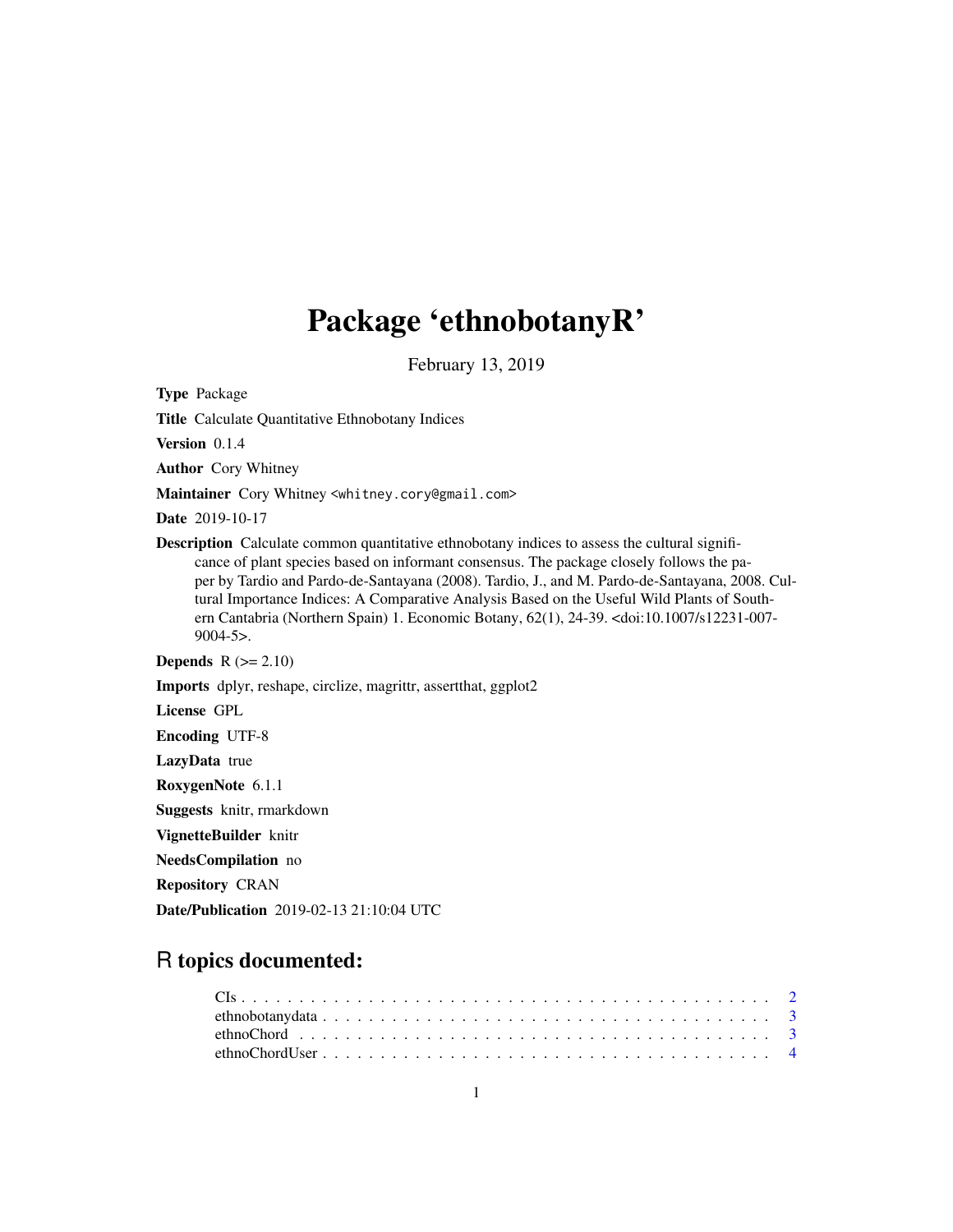<span id="page-1-0"></span>

| Index |  |  |  |  |  |  |  |  |  |  |  |  |  |  |  |  |  |  |  |
|-------|--|--|--|--|--|--|--|--|--|--|--|--|--|--|--|--|--|--|--|

CIs *Cultural Importance index (CI)*

# Description

This function allows you to calculate the Cultural Importance Index (CI) per species.

# Usage

CIs(data)

# Arguments

data is an ethnobotany data set with column 1 'informant' and 2 'sp\_name' as row identifiers of informants and of species names respectively. The rest of the columns are the identified ethnobotany use categories. The data should be populated with counts of uses per person (should be 0 or 1 values).

# Source

Tardio, J., and M. Pardo-de-Santayana, 2008. Cultural Importance Indices: A Comparative Analysis Based on the Useful Wild Plants of Southern Cantabria (Northern Spain) 1. Economic Botany, 62(1), 24-39. <https://doi.org/10.1007/s12231-007-9004-5>

# Examples

#Use built-in ethnobotany data example CIs(ethnobotanydata)

```
#Generate random dataset of three informants uses for four species
eb_data <- data.frame(replicate(10,sample(0:1,20,rep=TRUE)))
names(eb_data) <- gsub(x = names(eb_data), pattern = "X", replacement = "Use_")
eb_data$informant<-sample(c('User_1', 'User_2', 'User_3'), 20, replace=TRUE)
eb_data$sp_name<-sample(c('sp_1', 'sp_2', 'sp_3', 'sp_4'), 20, replace=TRUE)
CIs(eb_data)
```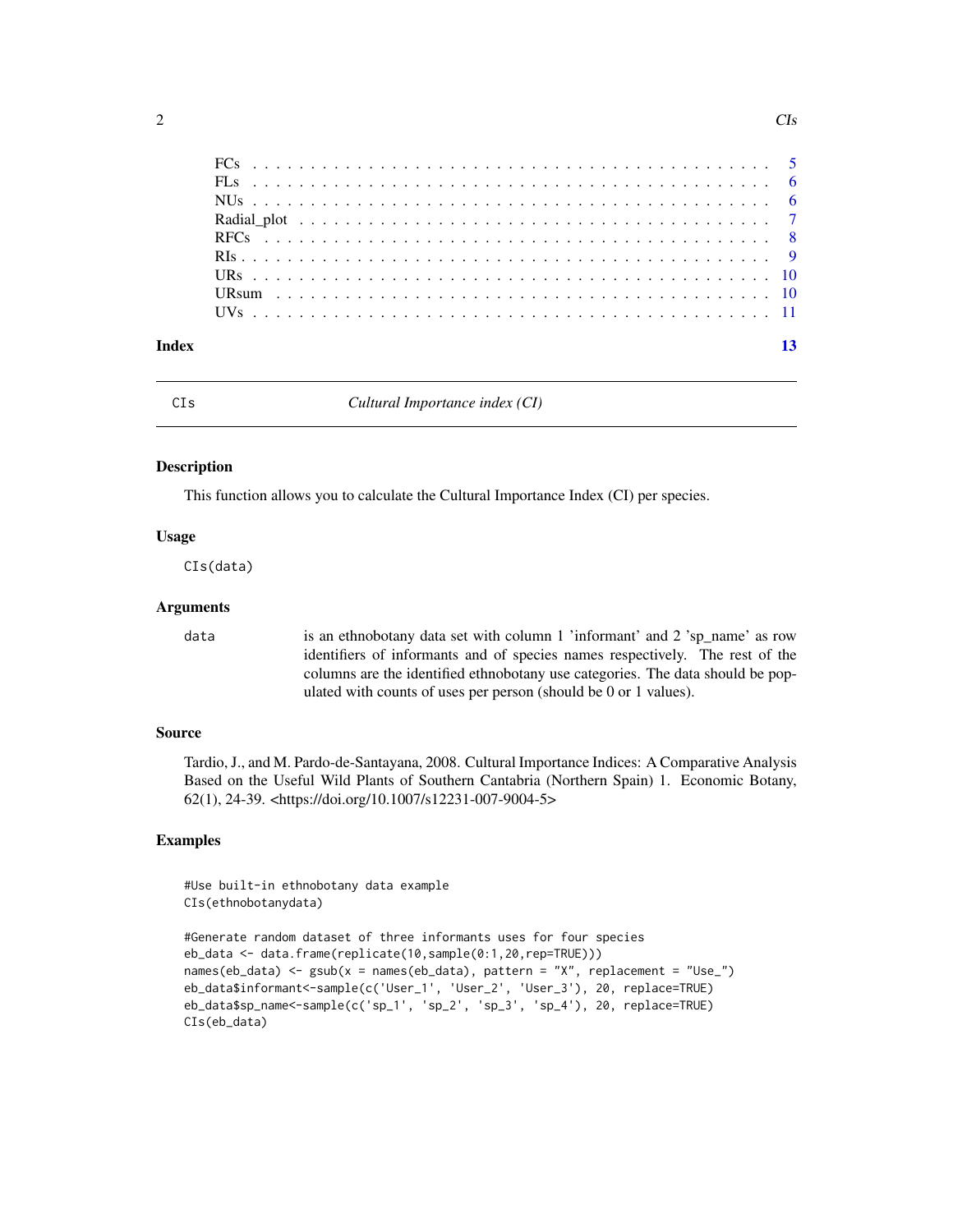<span id="page-2-0"></span>

# Description

An ethnobotany dataset from 20 informants, four species and 10 uses column 1 'informant' lists the names or id's of knowledge holders column 2 'sp\_name' lists the names or id's of species The other 10 columns are the identified ethnobotany use categories. The data is populated with counts of uses per person (0 and 1 values).

# Usage

ethnobotanydata

# Format

A data frame with 80 rows and 12 variables:

informant anonymized id's of 20 knowledge holders

sp\_name id's of four species

Use<sub>1</sub> one of the categorized uses of species, 0 and 1 values

Use\_2 one of the categorized uses of species, 0 and 1 values

Use\_3 one of the categorized uses of species, 0 and 1 values

Use\_4 one of the categorized uses of species, 0 and 1 values

Use\_5 one of the categorized uses of species, 0 and 1 values

Use<sub>\_6</sub> one of the categorized uses of species, 0 and 1 values

Use\_7 one of the categorized uses of species, 0 and 1 values

Use\_8 one of the categorized uses of species, 0 and 1 values

Use\_9 one of the categorized uses of species, 0 and 1 values

Use<sub>10</sub> one of the categorized uses of species, 0 and 1 values ...

ethnoChord *Create a chord diagram of ethnobotany uses and species*

# Description

This function allows you to create a chord diagram of species and uses for ethnobotany studies.

# Usage

ethnoChord(data)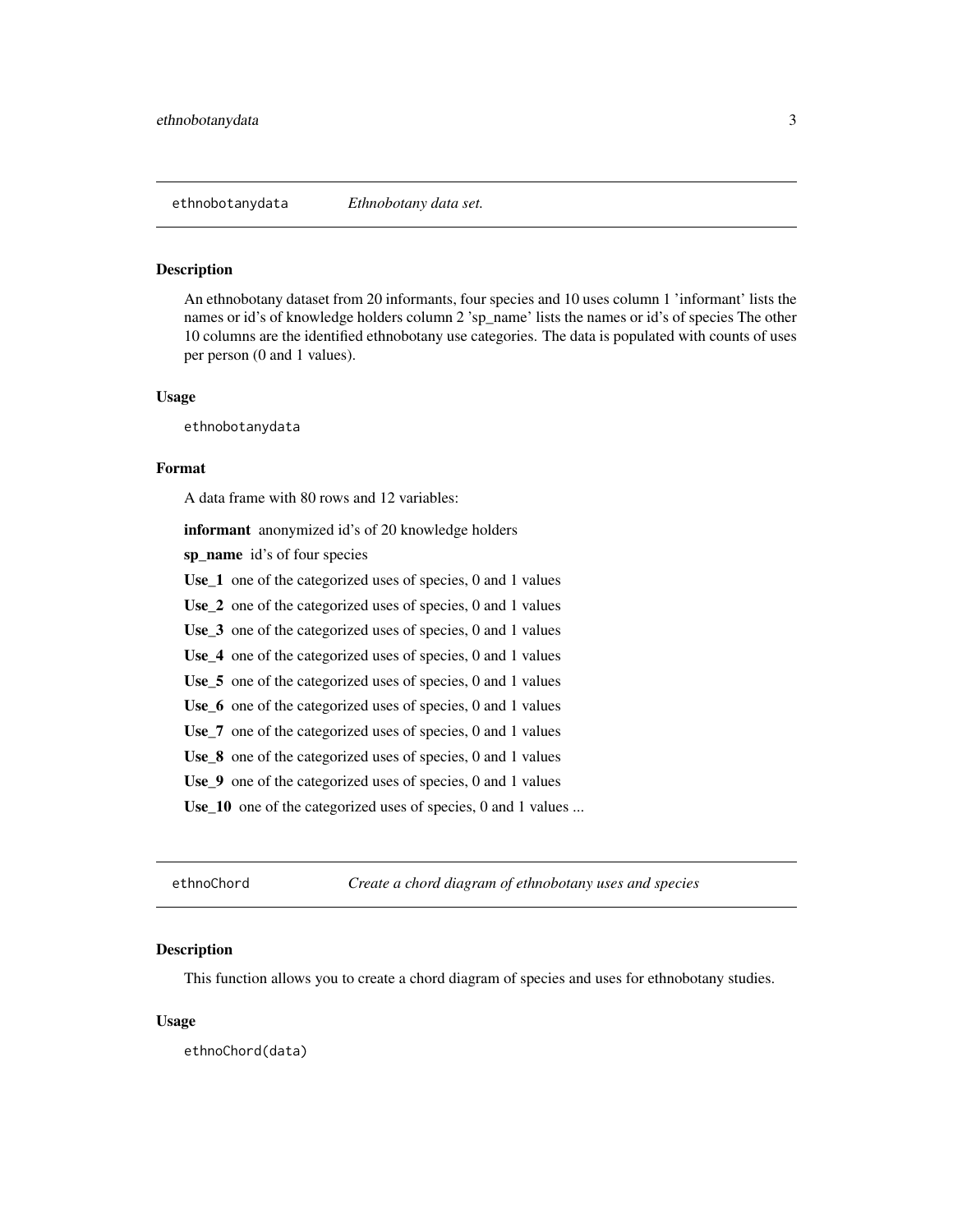# <span id="page-3-0"></span>Arguments

```
data is an ethnobotany data set with column 1 'informant' and 2 'sp_name' as row
                 identifiers of informants and of species names respectively. The rest of the
                 columns are the identified ethnobotany use categories. The data should be pop-
                  ulated with counts of uses per person (should be 0 or 1 values).
```
# Source

Whitney, C. W., Bahati, J., and Gebauer, J. (2018), Ethnobotany and agrobiodiversity; valuation of plants in the homegardens of southwestern Uganda. Ethnobiology Letters, 9(2), 90-100. <https://doi.org/10.14237/ebl.9.2.2018.503>

# Examples

#Use built-in ethnobotany data example ethnoChord(ethnobotanydata)

```
#Generate random dataset of three informants uses for four species
eb_data <- data.frame(replicate(10,sample(0:1,20,rep=TRUE)))
names(eb_data) <- gsub(x = names(eb_data), pattern = "X", replacement = "Use_")
eb_data$informant<-sample(c('User_1', 'User_2', 'User_3'), 20, replace=TRUE)
eb_data$sp_name<-sample(c('sp_1', 'sp_2', 'sp_3', 'sp_4'), 20, replace=TRUE)
ethnoChord(eb_data)
```
ethnoChordUser *Create a chord diagram of informants and species uses*

#### **Description**

This function allows you to create a chord diagram of informants and species uses for ethnobotany studies.

#### Usage

```
ethnoChordUser(data)
```
# Arguments

data is an ethnobotany data set with column 1 'informant' and 2 'sp\_name' as row identifiers of informants and of species names respectively. The rest of the columns are the identified ethnobotany use categories. The data should be populated with counts of uses per person (should be 0 or 1 values).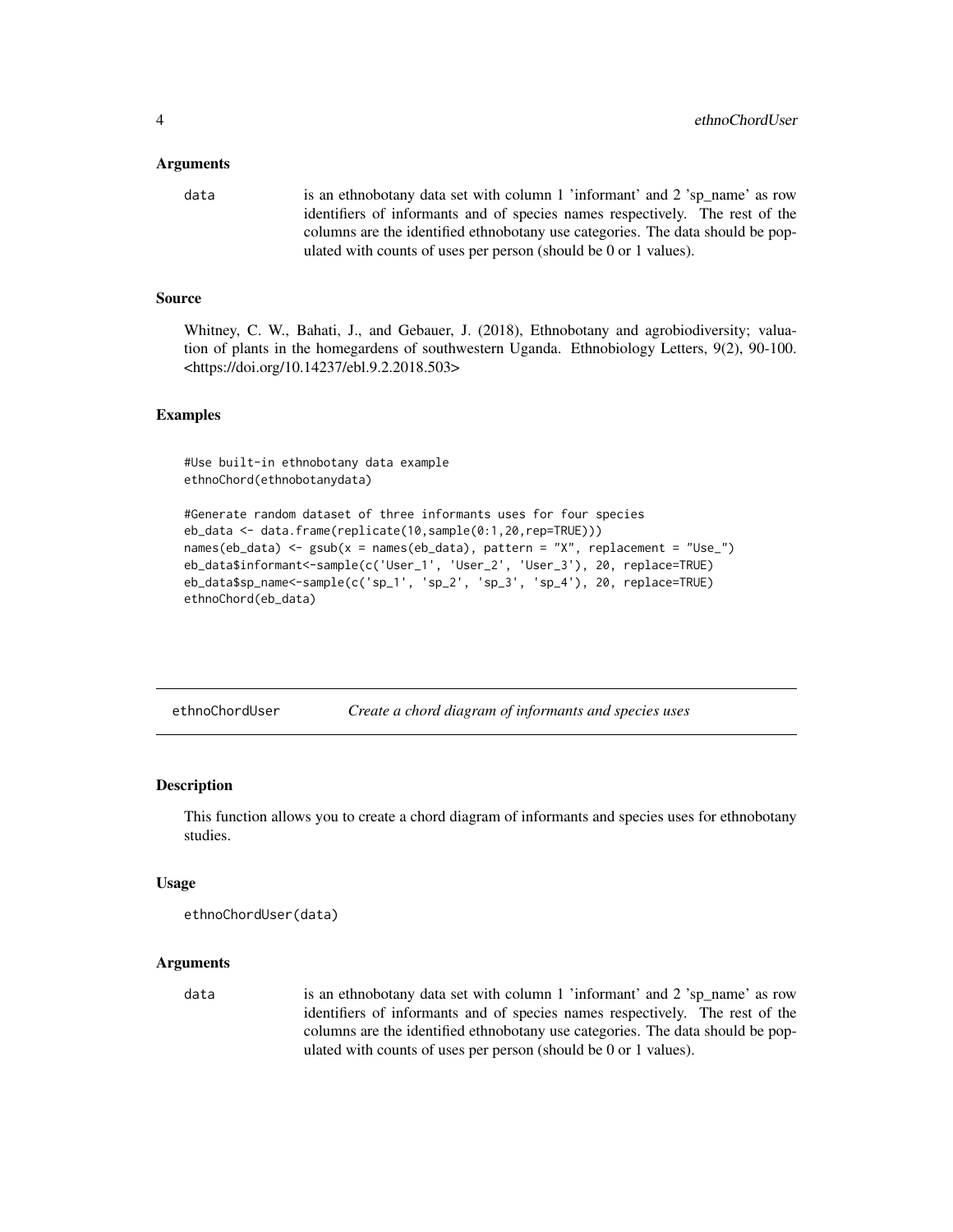# <span id="page-4-0"></span> $FCs$  5

# Source

Whitney, C. W., Bahati, J., and Gebauer, J. (2018), Ethnobotany and agrobiodiversity; valuation of plants in the homegardens of southwestern Uganda. Ethnobiology Letters, 9(2), 90-100. <https://doi.org/10.14237/ebl.9.2.2018.503>

# Examples

#Use built-in ethnobotany data example ethnoChordUser(ethnobotanydata)

```
#Generate random dataset of three informants uses for four species
eb_data <- data.frame(replicate(10,sample(0:1,20,rep=TRUE)))
names(eb_data) <- gsub(x = names(eb_data), pattern = "X", replacement = "Use_")
eb_data$informant<-sample(c('User_1', 'User_2', 'User_3'), 20, replace=TRUE)
eb_data$sp_name<-sample(c('sp_1', 'sp_2', 'sp_3', 'sp_4'), 20, replace=TRUE)
ethnoChordUser(eb_data)
```
FCs *Frequency of citation (FC)*

# Description

Allows users to calculate the frequency of citation (FC) per species.

#### Usage

FCs(data)

# Arguments

data is an ethnobotany data set with column 1 'informant' and 2 'sp\_name' as row identifiers of informants and of species names respectively. The rest of the columns are the identified ethnobotany use categories. The data should be populated with counts of uses per person (should be 0 or 1 values).

# Examples

#Use built-in ethnobotany data example FCs(ethnobotanydata)

```
#Generate random dataset of three informants uses for four species
eb_data <- data.frame(replicate(10,sample(0:1,20,rep=TRUE)))
names(eb_data) <- gsub(x = names(eb_data), pattern = "X", replacement = "Use_")
eb_data$informant<-sample(c('User_1', 'User_2', 'User_3'), 20, replace=TRUE)
eb_data$sp_name<-sample(c('sp_1', 'sp_2', 'sp_3', 'sp_4'), 20, replace=TRUE)
FCs(eb_data)
```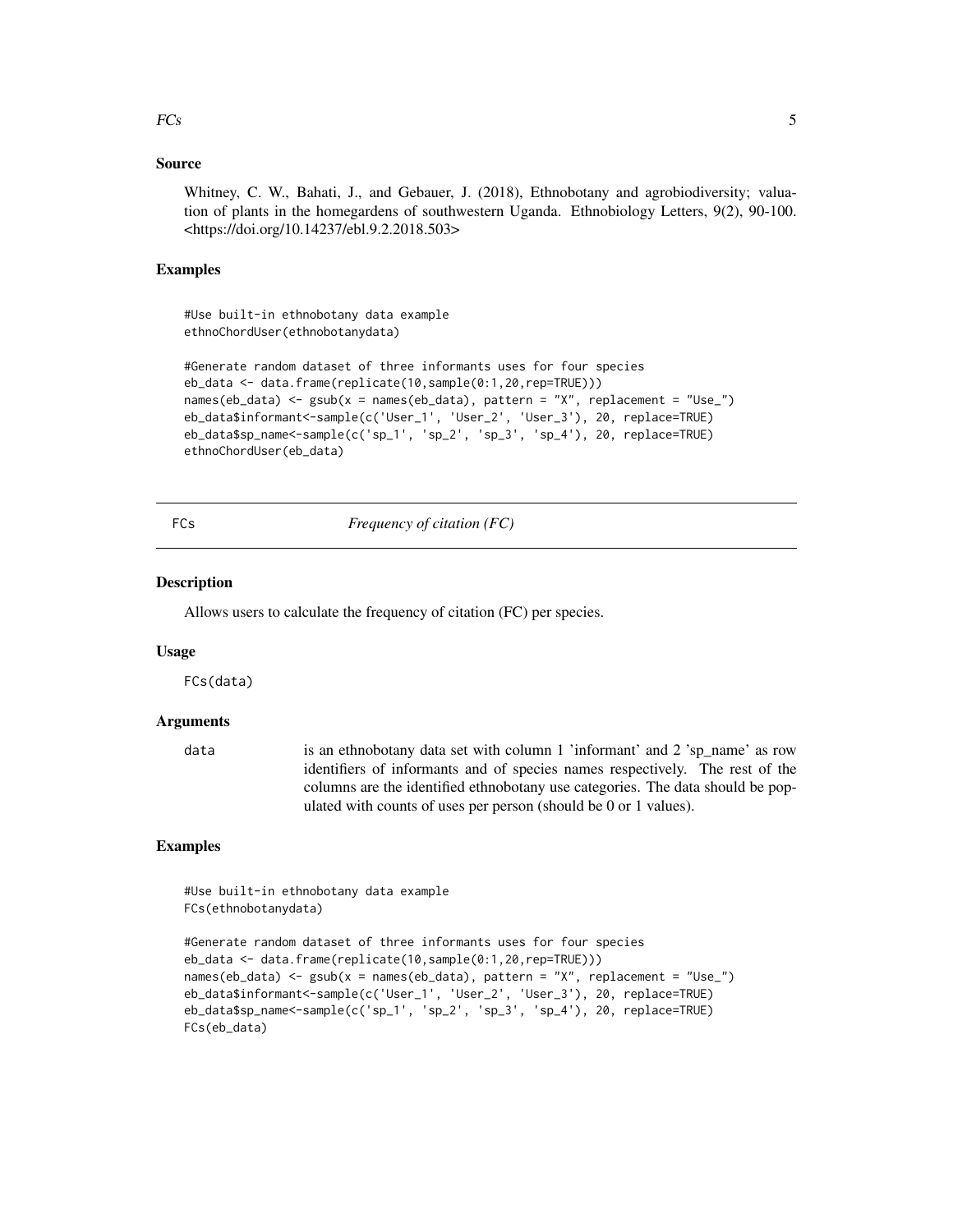<span id="page-5-0"></span>

# Description

Allows users to calculate the fidelity level (FL) of species in ethnobotany studies.

# Usage

FLs(data)

# Arguments

data is an ethnobotany data set with column 1 'informant' and 2 'sp\_name' as row identifiers of informants and of species names respectively. The rest of the columns are the identified ethnobotany use categories. The data should be populated with counts of uses per person (should be 0 or 1 values).

# Source

Friedman, J., Yaniv, Z., Dafni, A., Palewitch, D., 1986. A preliminary classification of the healing potential of medicinal plants, based on a rational analysis of an ethnopharmacological field survey among Bedouins in the Negev Desert, Israel. Journal of Ethnopharmacology 16, 275-287. <https://www.ncbi.nlm.nih.gov/pubmed/3747566>

# Examples

#Use built-in ethnobotany data example FLs(ethnobotanydata)

```
#Generate random dataset of three informants uses for four species
eb_data <- data.frame(replicate(10,sample(0:1,20,rep=TRUE)))
names(eb_data) \leq-gsub(x = names(eb_data), pattern = "X", replacement = "Use"]eb_data$informant<-sample(c('User_1', 'User_2', 'User_3'), 20, replace=TRUE)
eb_data$sp_name<-sample(c('sp_1', 'sp_2', 'sp_3', 'sp_4'), 20, replace=TRUE)
FLs(eb_data)
```
NUs *Number of Uses (NU)*

# **Description**

This function allows you to calculate the number of uses (NU) per species.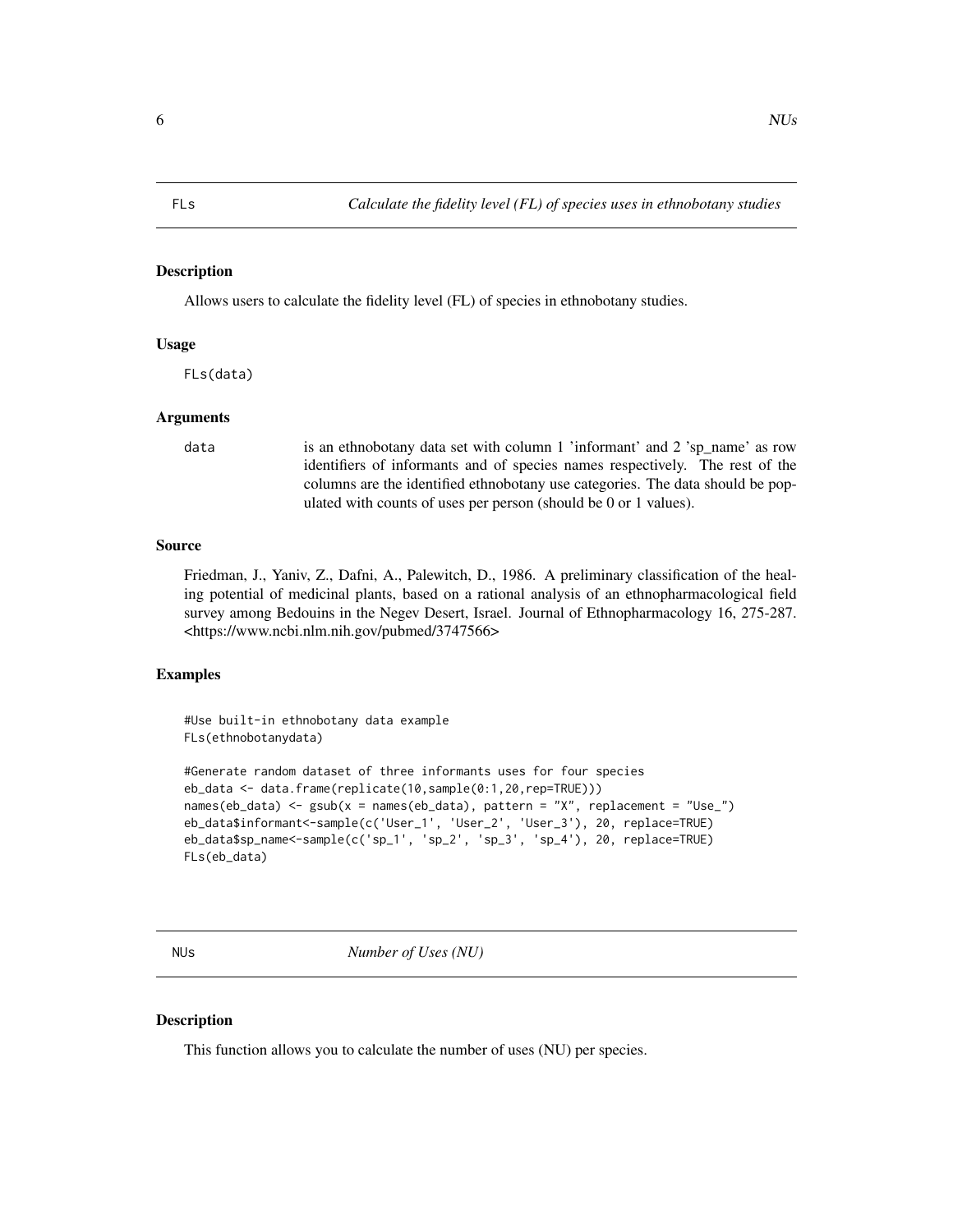# <span id="page-6-0"></span>Radial\_plot 7

# Usage

NUs(data)

# Arguments

data is an ethnobotany data set with column 1 'informant' and 2 'sp\_name' as row identifiers of informants and of species names respectively. The rest of the columns are the identified ethnobotany use categories. The data should be populated with counts of uses per person (should be 0 or 1 values).

# Examples

#Use built-in ethnobotany data example NUs(ethnobotanydata)

```
#Generate random dataset of three informants uses for four species
eb_data <- data.frame(replicate(10,sample(0:1,20,rep=TRUE)))
names(eb_data) <- gsub(x = names(eb_data), pattern = "X", replacement = "Use_")
eb_data$informant<-sample(c('User_1', 'User_2', 'User_3'), 20, replace=TRUE)
eb_data$sp_name<-sample(c('sp_1', 'sp_2', 'sp_3', 'sp_4'), 20, replace=TRUE)
NUs(eb_data)
```

| Radial_plot | Radial bar plot of use reports (UR) per species |
|-------------|-------------------------------------------------|
|-------------|-------------------------------------------------|

# Description

Creates a radial bar plot of use reports (UR) per species based on the 'UR function'.

# Usage

```
Radial_plot(data, analysis)
```
# Arguments

| data     | is an ethnobotany data set with column 1 'informant' and 2 'sp name' as row<br>identifiers of informants and of species names respectively. The rest of the<br>columns are the identified ethnobotany use categories. The data should be pop-<br>ulated with counts of uses per person (should be 0 or 1 values). |
|----------|-------------------------------------------------------------------------------------------------------------------------------------------------------------------------------------------------------------------------------------------------------------------------------------------------------------------|
| analysis | is one of the quantitative ethnobotany functions from ethnobotany R, i.e. ethnob-<br>otanyR::FCs.                                                                                                                                                                                                                 |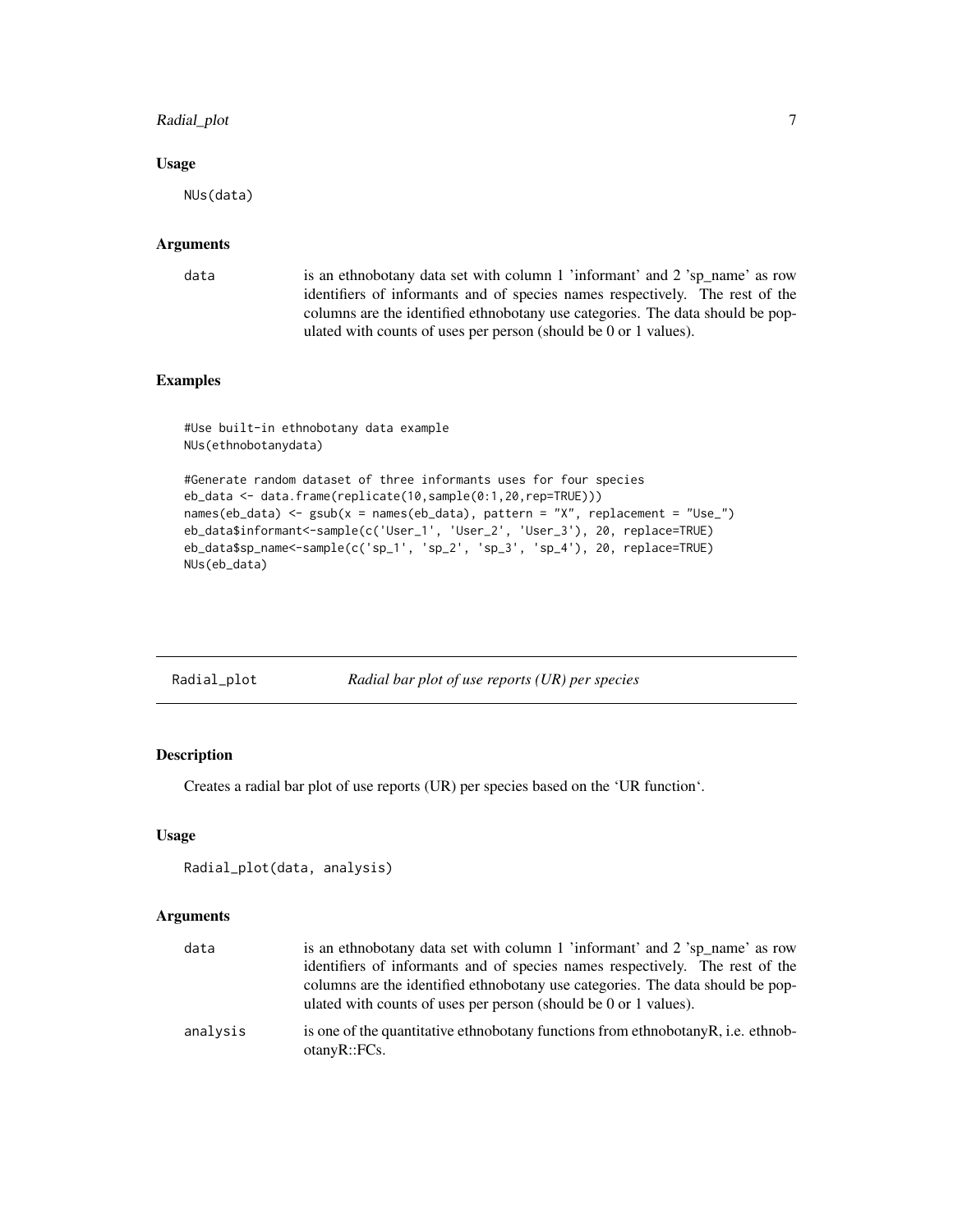```
8 \text{ }
```

```
#Use built-in ethnobotany data example and Frequency of Citation function FCs()
Radial_plot(ethnobotanydata, analysis = FCs)
```

```
#Generate random dataset of three informants uses for four species
eb_data <- data.frame(replicate(10,sample(0:1,20,rep=TRUE)))
names(eb_data) <- gsub(x = names(eb_data), pattern = "X", replacement = "Use_")
eb_data$informant<-sample(c('User_1', 'User_2', 'User_3'), 20, replace=TRUE)
eb_data$sp_name<-sample(c('sp_1', 'sp_2', 'sp_3', 'sp_4'), 20, replace=TRUE)
Radial_plot(data = eb_data, analysis = FCs)
```
RFCs *Relative Frequency of Citation (RFC)*

# Description

Allows users to calculate the relative frequency of citation (RFC) per species published by Pardode-Santayana (2003).

#### Usage

RFCs(data)

# Arguments

data is an ethnobotany data set with column 1 'informant' and 2 'sp\_name' as row identifiers of informants and of species names respectively. The rest of the columns are the identified ethnobotany use categories. The data should be populated with counts of uses per person (should be 0 or 1 values).

#### Source

Tardio, J., and M. Pardo-de-Santayana, 2008. Cultural Importance Indices: A Comparative Analysis Based on the Useful Wild Plants of Southern Cantabria (Northern Spain) 1. Economic Botany, 62(1), 24-39. <https://doi.org/10.1007/s12231-007-9004-5>

# Examples

```
#Use built-in ethnobotany data example
RFCs(ethnobotanydata)
```

```
#Generate random dataset of three informants uses for four species
eb_data <- data.frame(replicate(10,sample(0:1,20,rep=TRUE)))
names(eb_data) <- gsub(x = names(eb_data), pattern = "X", replacement = "Use_")
eb_data$informant<-sample(c('User_1', 'User_2', 'User_3'), 20, replace=TRUE)
eb_data$sp_name<-sample(c('sp_1', 'sp_2', 'sp_3', 'sp_4'), 20, replace=TRUE)
```
<span id="page-7-0"></span>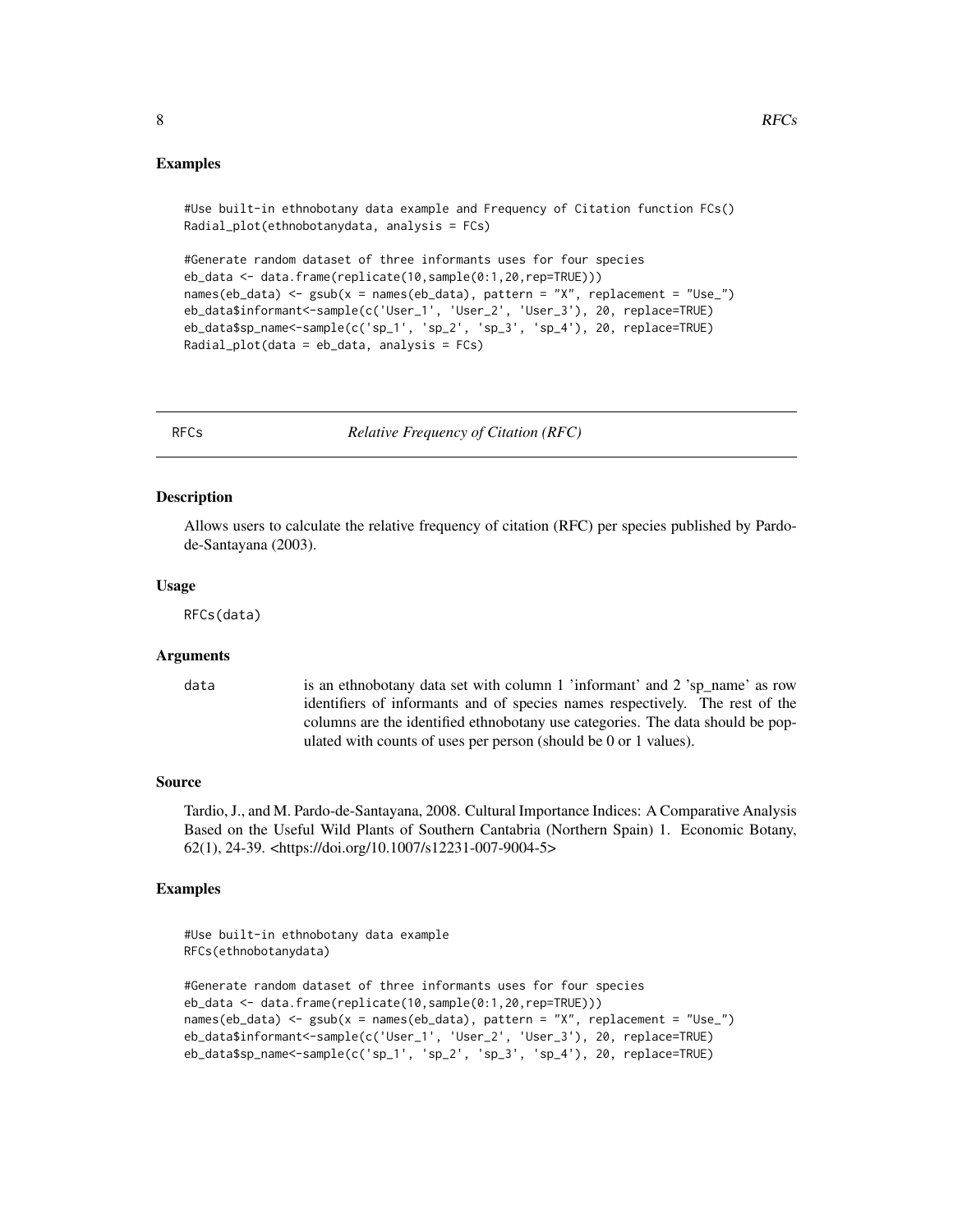<span id="page-8-0"></span>RFCs(eb\_data)

# RIs *#Relative Importance Index (RI)*

# Description

This function allows you to calculate the relative importance index (RI) per species, published by Pardo-de-Santayana (2003).

#### Usage

RIs(data)

# Arguments

data is an ethnobotany data set with column 1 'informant' and 2 'sp\_name' as row identifiers of informants and of species names respectively. The rest of the columns are the identified ethnobotany use categories. The data should be populated with counts of uses per person (should be 0 or 1 values).

# Source

Tardio, J., and M. Pardo-de-Santayana, 2008. Cultural Importance Indices: A Comparative Analysis Based on the Useful Wild Plants of Southern Cantabria (Northern Spain) 1. Economic Botany, 62(1), 24-39. <https://doi.org/10.1007/s12231-007-9004-5>

# Examples

#Use built-in ethnobotany data example RIs(ethnobotanydata)

```
#Generate random dataset of three informants uses for four species
eb_data <- data.frame(replicate(10,sample(0:1,20,rep=TRUE)))
names(eb_data) <- gsub(x = names(eb_data), pattern = "X", replacement = "Use_")
eb_data$informant<-sample(c('User_1', 'User_2', 'User_3'), 20, replace=TRUE)
eb_data$sp_name<-sample(c('sp_1', 'sp_2', 'sp_3', 'sp_4'), 20, replace=TRUE)
RIs(eb_data)
```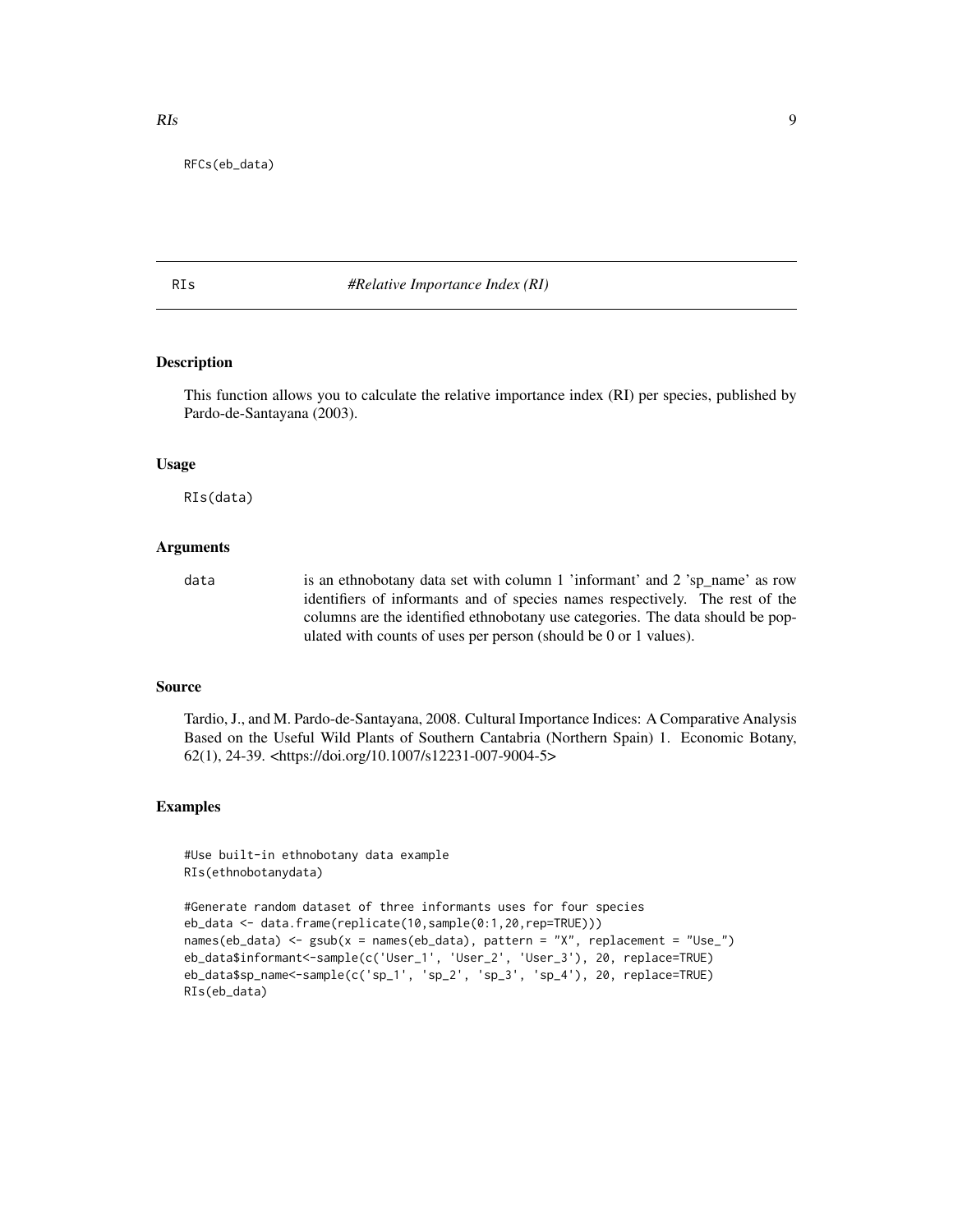<span id="page-9-0"></span>

# Description

Allows users to calculate the use reports (UR) per secies, a common metric for ethnobotany studies.

# Usage

URs(data)

# Arguments

data is an ethnobotany data set with column 1 'informant' and 2 'sp\_name' as row identifiers of informants and of species names respectively. The rest of the columns are the identified ethnobotany use categories. The data should be populated with counts of uses per person (should be 0 or 1 values).

# Examples

#Use built-in ethnobotany data example URs(ethnobotanydata)

```
#Generate random dataset of three informants uses for four species
eb_data <- data.frame(replicate(10,sample(0:1,20,rep=TRUE)))
names(eb_data) <- gsub(x = names(eb_data), pattern = "X", replacement = "Use_")
eb_data$informant<-sample(c('User_1', 'User_2', 'User_3'), 20, replace=TRUE)
eb_data$sp_name<-sample(c('sp_1', 'sp_2', 'sp_3', 'sp_4'), 20, replace=TRUE)
URs(eb_data)
```
URsum *Sum of all Use Reports (UR) for all species*

# Description

Allows users to calculate the sum of all ethnobotany use reports (UR) for all species, a common metric for ethnobotany studies.

# Usage

URsum(data)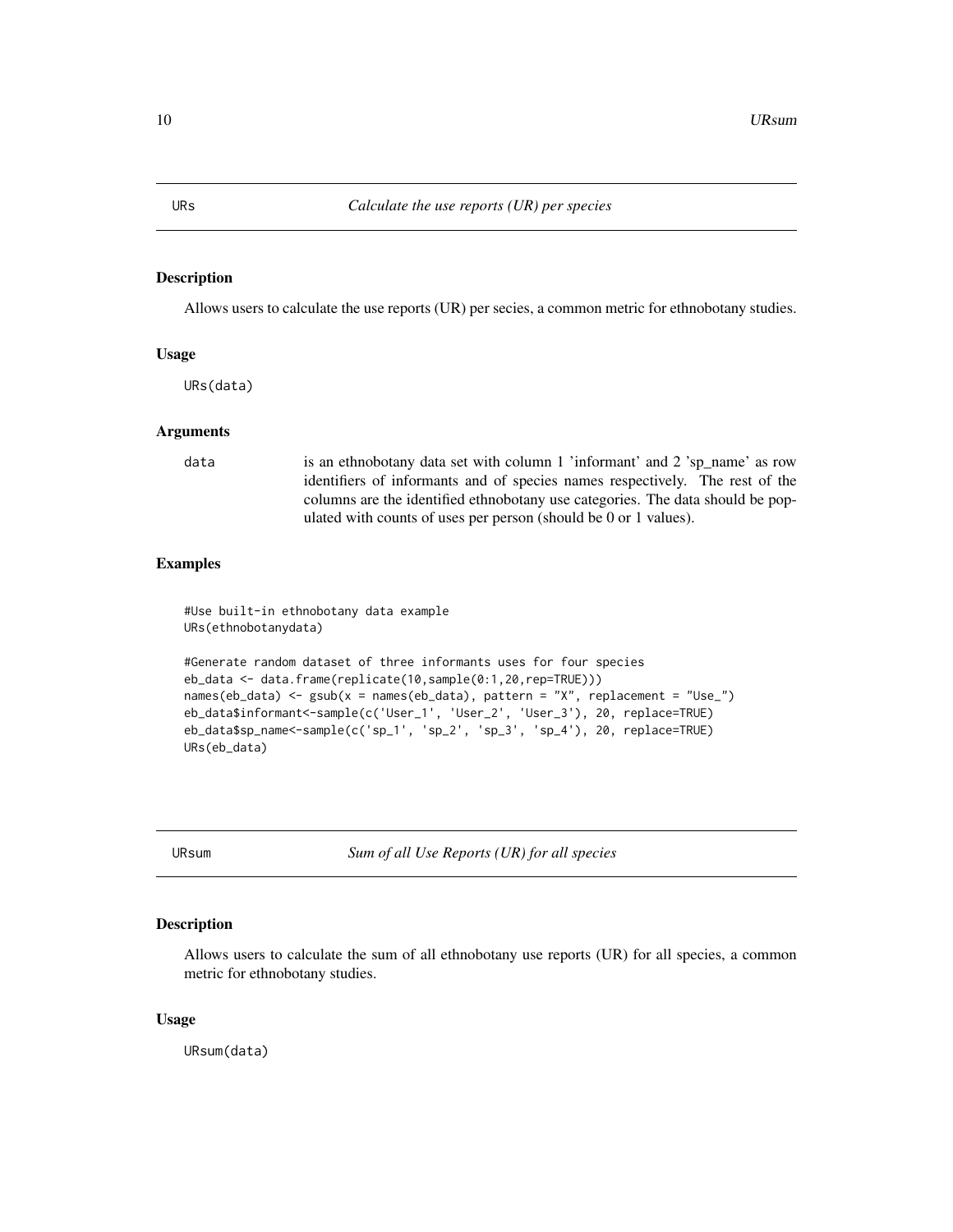# <span id="page-10-0"></span> $UVs$  11

# Arguments

data is an ethnobotany data set with column 1 'informant' and 2 'sp\_name' as row identifiers of informants and of species names respectively. The rest of the columns are the identified ethnobotany use categories. The data should be populated with counts of uses per person (should be 0 or 1 values).

# Examples

#Use built-in ethnobotany data example URsum(ethnobotanydata)

```
#Generate random dataset of three informants uses for four species
eb_data <- data.frame(replicate(10,sample(0:1,20,rep=TRUE)))
names(eb_data) <- gsub(x = names(eb_data), pattern = "X", replacement = "Use_")
eb_data$informant<-sample(c('User_1', 'User_2', 'User_3'), 20, replace=TRUE)
eb_data$sp_name<-sample(c('sp_1', 'sp_2', 'sp_3', 'sp_4'), 20, replace=TRUE)
URsum(eb_data)
```
UVs *Use Value (UV) index per species*

# **Description**

Allows users to calculate the use value (UV) index for each species in the data set (see Albuquerque et al. 2006).

#### Usage

UVs(data)

# Arguments

data is an ethnobotany data set with column 1 'informant' and 2 'sp\_name' as row identifiers of informants and of species names respectively. The rest of the columns are the identified ethnobotany use categories. The data should be populated with counts of uses per person (should be 0 or 1 values).

### Source

Albuquerque, U. P., R. F. P. Lucena, J. M. Monteiro, A. T. N. Florentino, and C. F. C. B. R. Almeida. 2006. Evaluating Two Quantitative Ethnobotanical Techniques. Ethnobotany Research and Applications 4:51–60. <http://hdl.handle.net/10125/237>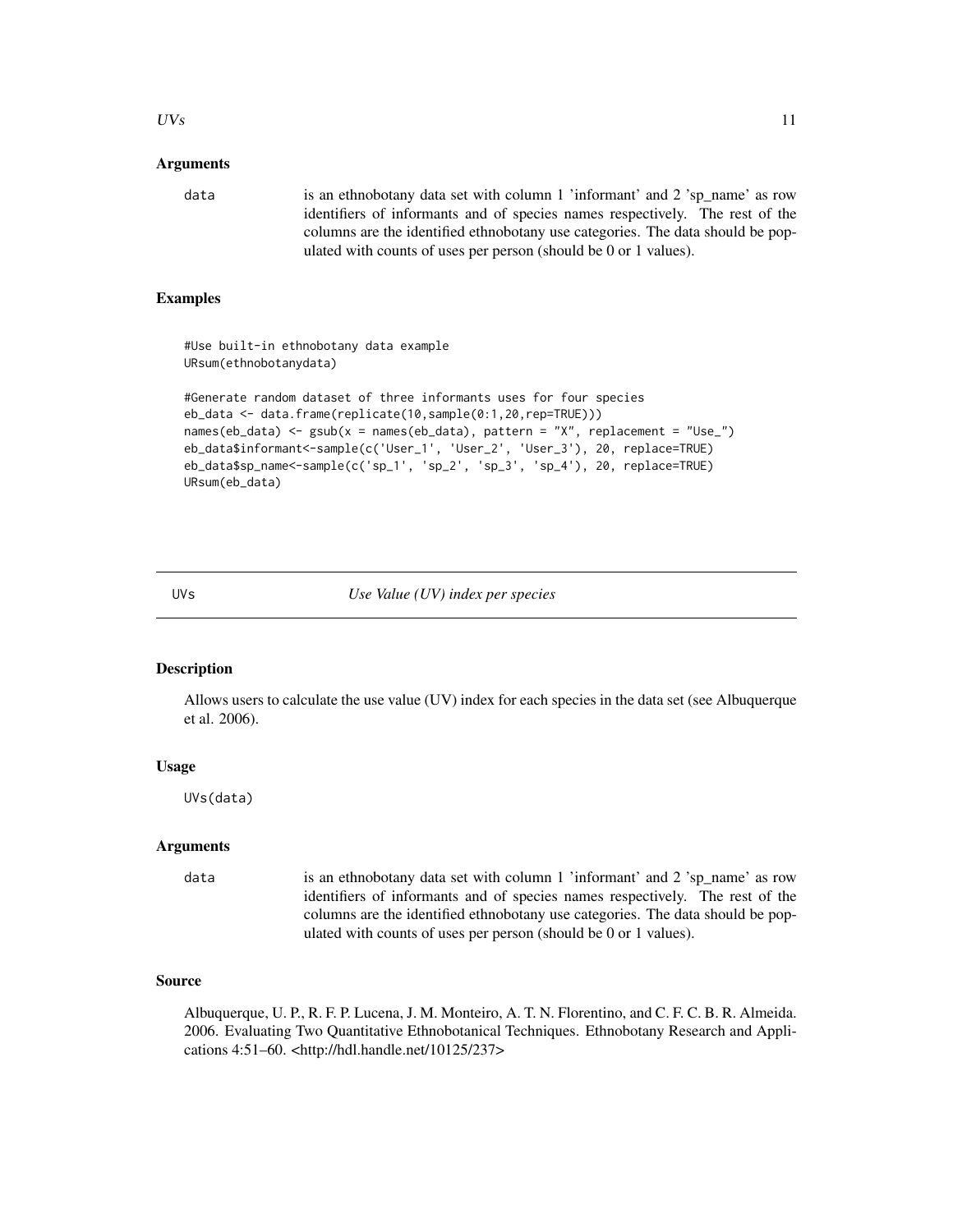# Examples

```
#Use built-in ethnobotany data example
UVs(ethnobotanydata)
```

```
#Generate random dataset of three informants uses for four species
eb_data <- data.frame(replicate(10,sample(0:1,20,rep=TRUE)))
names(eb_data) <- gsub(x = names(eb_data), pattern = "X", replacement = "Use_")
eb_data$informant<-sample(c('User_1', 'User_2', 'User_3'), 20, replace=TRUE)
eb_data$sp_name<-sample(c('sp_1', 'sp_2', 'sp_3', 'sp_4'), 20, replace=TRUE)
UVs(eb_data)
```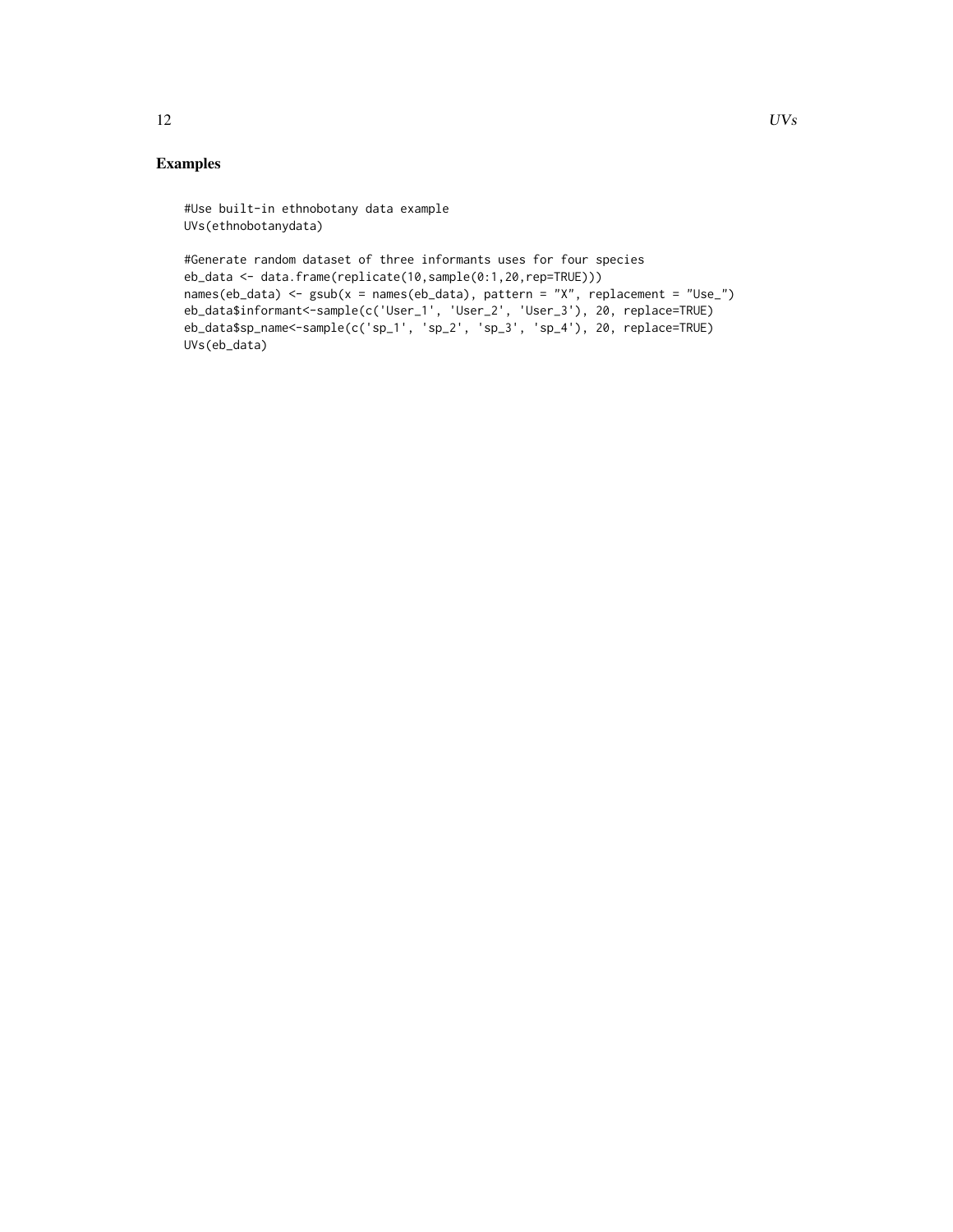# <span id="page-12-0"></span>Index

∗Topic cultural CIs , [2](#page-1-0) ethnoChord, [3](#page-2-0) ethnoChordUser , [4](#page-3-0) FLs , [6](#page-5-0) Radial\_plot , [7](#page-6-0) URs , [10](#page-9-0) UVs , [11](#page-10-0) ∗Topic datasets ethnobotanydata , [3](#page-2-0) ∗Topic ethnobotany, ethnoChord , [3](#page-2-0) ethnoChordUser , [4](#page-3-0)  $FCs, 5$  $FCs, 5$ FLs , [6](#page-5-0) NUs , [6](#page-5-0) Radial\_plot , [7](#page-6-0) RFCs , [8](#page-7-0) RIs , [9](#page-8-0) URs , [10](#page-9-0) URsum , [10](#page-9-0) UVs , [11](#page-10-0) ∗Topic ethnobotany CIs , [2](#page-1-0) ethnobotanydata , [3](#page-2-0) URsum , [10](#page-9-0) ∗Topic fidelity FLs , [6](#page-5-0) ∗Topic importance CIs , [2](#page-1-0) RIs , [9](#page-8-0) UVs , [11](#page-10-0) ∗Topic number FCs , [5](#page-4-0) NUs , [6](#page-5-0) RFCs , [8](#page-7-0) ∗Topic of FCs , [5](#page-4-0) NUs , [6](#page-5-0)

RFCs , [8](#page-7-0) ∗Topic quantitative CIs , [2](#page-1-0) FCs,  $5$ NUs , [6](#page-5-0) RFCs , [8](#page-7-0) RIs , [9](#page-8-0) URsum , [10](#page-9-0) UVs , [11](#page-10-0) ∗Topic relative RIs , [9](#page-8-0) ∗Topic report, FLs , [6](#page-5-0) URsum , [10](#page-9-0) ∗Topic report ethnoChord, [3](#page-2-0) ethnoChordUser , [4](#page-3-0) Radial\_plot , [7](#page-6-0) URs , [10](#page-9-0) ∗Topic uses  $FCs, 5$  $FCs, 5$ NUs , [6](#page-5-0) RFCs, <mark>[8](#page-7-0)</mark> ∗Topic use ethnoChord, [3](#page-2-0) ethnoChordUser , [4](#page-3-0) FLs , [6](#page-5-0) Radial\_plot , [7](#page-6-0) URs , [10](#page-9-0) URsum , [10](#page-9-0) ∗Topic value, ethnoChord, [3](#page-2-0) ethnoChordUser , [4](#page-3-0) FLs , [6](#page-5-0) Radial\_plot , [7](#page-6-0) URs , [10](#page-9-0) CIs , [2](#page-1-0)

ethnobotanydata, [3](#page-2-0)